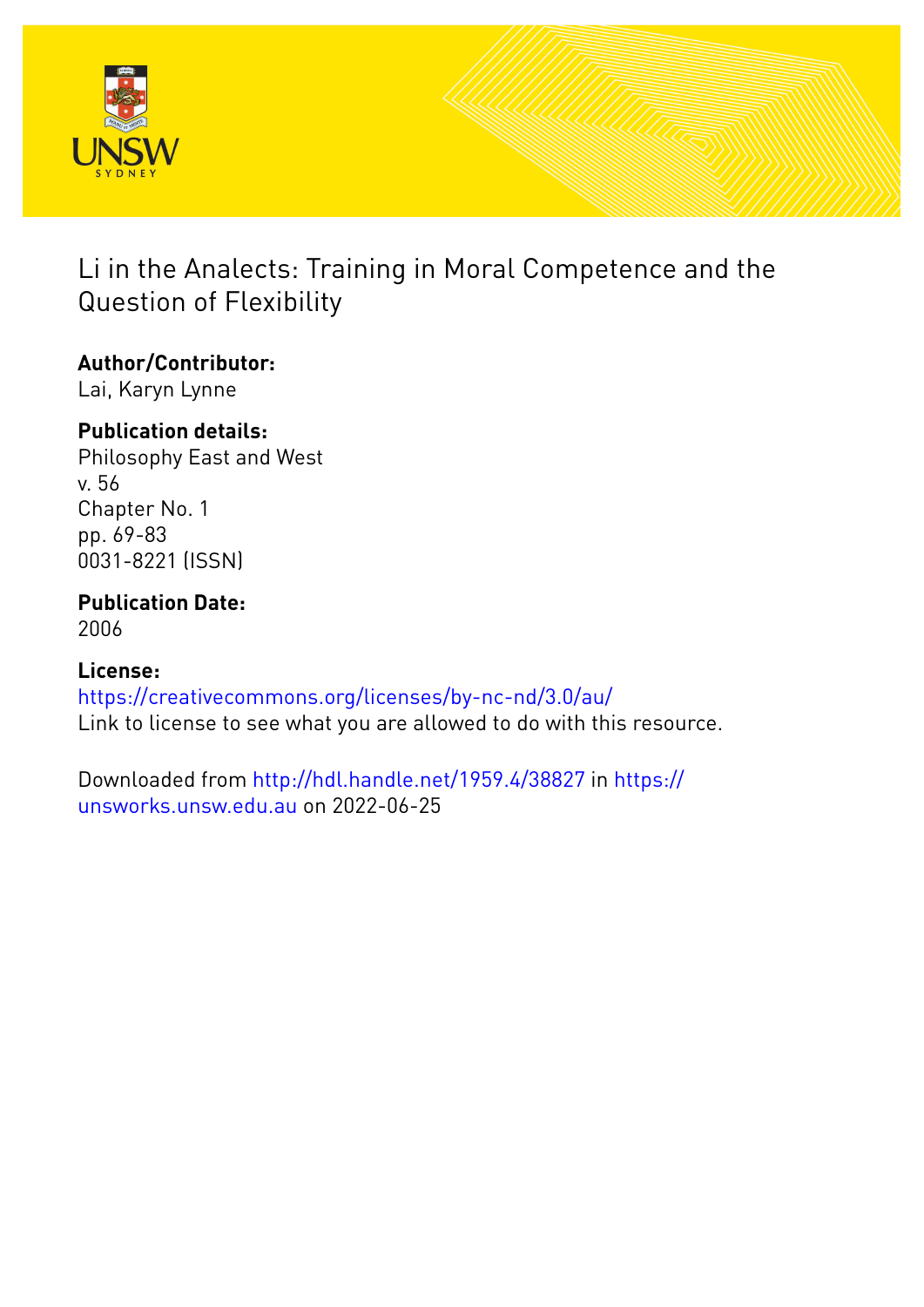

### LI IN THE ANALECTS: TRAINING IN MORAL COMPETENCE AND THE QUESTION OF FLEXIBILITY

#### Karyn Lai

School of Philosophy, University of New South Wales

The concept of li and its role within the Confucian tradition remains a topic of debate and inquiry among contemporary scholars. This is largely due to the prominence of the concept for those attempting to understand and interpret the tradition and, more importantly, for those who seek to establish its contemporary significance.<sup>1</sup>

The account I propose involves a novel reading of the Confucian concept of li in the Analects. In this account, I track the various meanings of li through three stages of moral cultivation, culminating in the acquisition of moral competence which is marked by an attitude of equanimity (Analects 9:29).

In the three stages of moral development that I describe, *li* have different roles and exhibit different degrees of flexibility. The first is the novice's stage during which li are essential in inculcating correct forms of behavior. At this stage, adherence to the dictates of *li* introduces the learner to the appropriate proprieties in different contexts. The second stage is an experimental one during which the learner extracts principles from these behavioral forms through constant practice. The emphasis at this stage is on the learner testing out his application of moral principles. This is a stage of inquiry and is perhaps the most intensive and active learning phase. The third phase is marked by the deliberations of the mature, cultivated person, who has a good grasp of the principles and ideals encoded and realized in meaningful social interaction. At this stage, li have a different significance as compared with the first stage. They do not function as instruments of rote learning but rather are channels for meaningful self-expression.

The three stages are presented in three separate sections only to achieve some clarity in exposition and to identify some characteristic features of each of the stages. In practice, the stages are continuous; the progression from one stage to the next is fluid and may not be clearly marked or distinguishable.

#### Stage 1: The Moral "Beginner" and Strict Adherence to Li

Rote practice is an important and useful instrument in many aspects of human development. Especially in the pre-social and pre-rational stages of early childhood, the repetitive aspect of rote learning is a major mode of learning. It is understood that, in these early stages, a child does not have the resources to consider objectively his actions and their implications. Hence, imitation of the positive and exemplary behaviors of role models is a primary aspect of learning at this stage. The child is taught to replicate "good" behaviors, these being reinforced in his daily behaviors and interactions.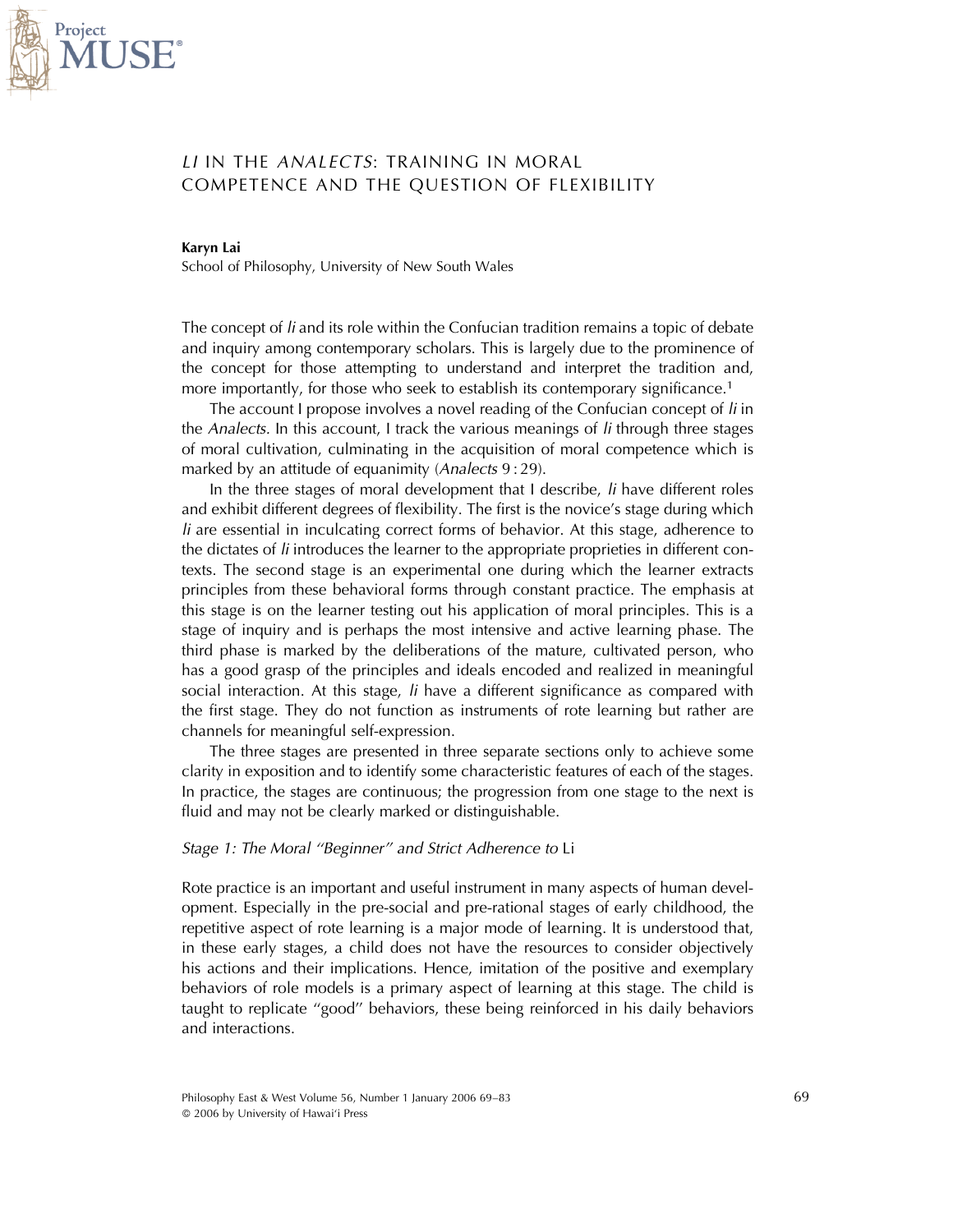A key function of behavioral rote learning rests in the setting of parameters of acceptable and appropriate behavior. Given that relational responsibilities and obligations is a major theme in Confucian thought, the frameworks and institutions for developing appropriate behavior in relational interactions are particularly important. A primary function of the Confucian *li* is to provide parameters of appropriate behavior that indicate and reinforce the respective positions of people engaged in interaction.<sup>2</sup> Hence, it is clearly articulated in Analects 20:3 that "someone who does not understand the observance of ritual propriety  $(i)$  has no way of knowing where to stand. $^{\prime\prime}$ <sup>3</sup>

In his discussion of the various functions of *li*, Antonio Cua suggests that one of them is the "delimiting" function. In this connection, the translation of li as "rules of propriety" is most fitting. Cua rightly describes this function as a primary one of li:

[They] purport to set forth rules of proceeding in an orderly fashion.... This orderliness consists of social distinctions or divisions in various kinds of human relationships (lun), namely, the distinctions between ruler and minister, father and son, the eminent and the humble, the elder and the younger, the rich and the poor, and the important and unimportant members of society.... The li, in effect, stipulate the conditions of the eligibility or permissibility of actions.<sup>4</sup>

In Confucian thought, *li* are particularly pronounced within the family context because they reinforce practices associated with filial piety, a foundational virtue in Confucianism. The familial context is important because it is the first context for moral training: it provides a locus for cultivating affection  $(2:6-8, 4:21)$  and socializes the child for future participation in social and political life  $(1:2)$ . In 2:5, Kongzi explains the concept of filial piety (xiao) in terms of li:

Meng Yizi asked about filial conduct (xiao). The Master replied: "Do not act contrary." Fan Chi was driving the Master's chariot, and the Master informed him further: "Meng Yizi asked me about filial conduct, and I replied: 'Do not act contrary.'" Fan Chi asked, "What do you mean by that?" The Master replied: "While they are living, serve them according to the observances of ritual propriety (li); when they are dead, bury them and sacrifice to them according to the observances of ritual propriety."

There seems to be an element of circularity in the account of li and filial piety offered thus far. In the conversation above, (adherence to) *li* appears to serve its own ends. However, is not the role of *li* primarily instrumental in inculcating filial piety? I suggest that the answer lies in a fuller understanding of the place of filial piety in the life of the moral agent. Li are presented to children as imperatives to obey one's parents. On this account, the scope of filial piety is essentially, although not exclusively, worked out in the life of the younger learner. If this is correct, it is understandable that there is little opportunity for children as immature or early reasoners to challenge these normative behavioral forms encoded in li. But, one might say, Kongzi in 2:5 was addressing Fan Chi, one of his disciples. It pays to note, on the other hand, that although Fan Chi was not a child he was not too bright, as Kongzi himself noted  $(13:4)$ .<sup>5</sup> Clearly, maturity is not necessarily associated with chronological age.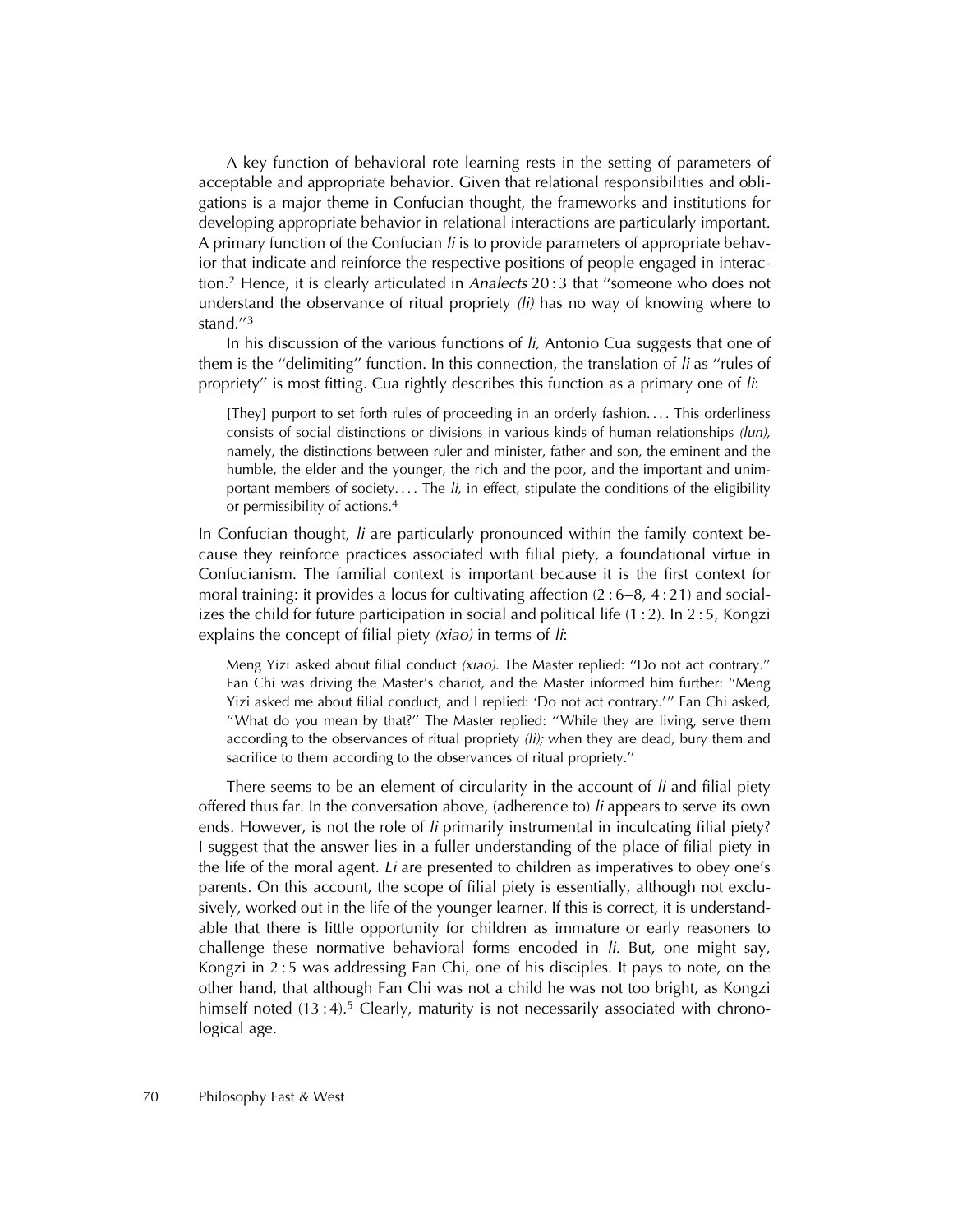There are many indications in the *Analects* of inflexibility regarding the requirements of filial piety. Analects 13:18 emphasizes family solidarity while 4:18 stresses the acceptance of parental authority. Needless to say, the requirements for unquestioning, dutiful submission to the father are particularly worrisome for a range of reasons  $(1:6, 4:20, 11:22)$ . These include the ongoing development of the child, the role of the mother, the masking and smoothing-over of disagreements within the family, and the potential for conflict between civic duty and family loyalty.<sup>6</sup>

Putting these concerns aside for the purposes of this essay, li as they apply in other domains of interaction seem rather more amenable to change. For instance, the subservience of the child to the parent should be contrasted with the rather more casual attitude toward one's teacher: "When faced with the opportunity to practice ren do not give precedence even to your teacher" (15:36; trans. Lau). In the arena of public service, the tone is even more relaxed as Kongzi seems at times to make light of those who are over-zealous in their adherence to *li*: "You will be looked upon as obsequious by others if you observe every detail of li in serving your lord" (3:18; trans. Lau). Additionally, one is expected to stand up to one's superior (14:22).

These passages exhibit a range of views on the appropriate responses to different forms of authority. Taken together, they demonstrate that there is no expectation of an unmitigated and universal subjugation to authority. Instead, some forms of authority are seen as more fundamental than others, the authority of parents over their children being the most inflexible and intransigent.

In the context of this discussion, the uncompromising nature of submission to parents may be seen in a different light. The Confucian emphasis on filial piety may be understood as an essential part of the initial training phase during which repetition of correct forms of behavior is the basic mode of moral learning. The importance of this methodology should not be underestimated. It is expressed in Analects 12:1, where Kongzi gives the reply to Yanhui, his favorite disciple, that *ren*, respect for others, is inculcated "through self-discipline and observing ritual propriety." This passage affirms the primacy of *li* in the early stages of *ren* cultivation.

A passage dealing with training in music holds the key to understanding the role of rote memorization. In Analects 3:23, various stages of performance are described, with the beginner first learning to play in unison:

The Master talked to the Grand Music Master of Lu about music, and said: "Much can be realized with music if one begins by playing in unison, and then goes on to improvise with purity of tone and distinctness and flow, thereby bringing all to completion."

Learning to perform music includes familiarization with the techniques of sound and tone production in the early stages. Improvisation, considerations of tone and flow of music, harmonization, and contextual appropriateness come at a later stage in the development process. By analogy, the process of self-cultivation must include a phase of acquaintance and familiarization during which one practices the behavioral norms appropriate in a range of situations. There is little room for improvisation because one does not have the requisite resources to do this. To insist on the oppor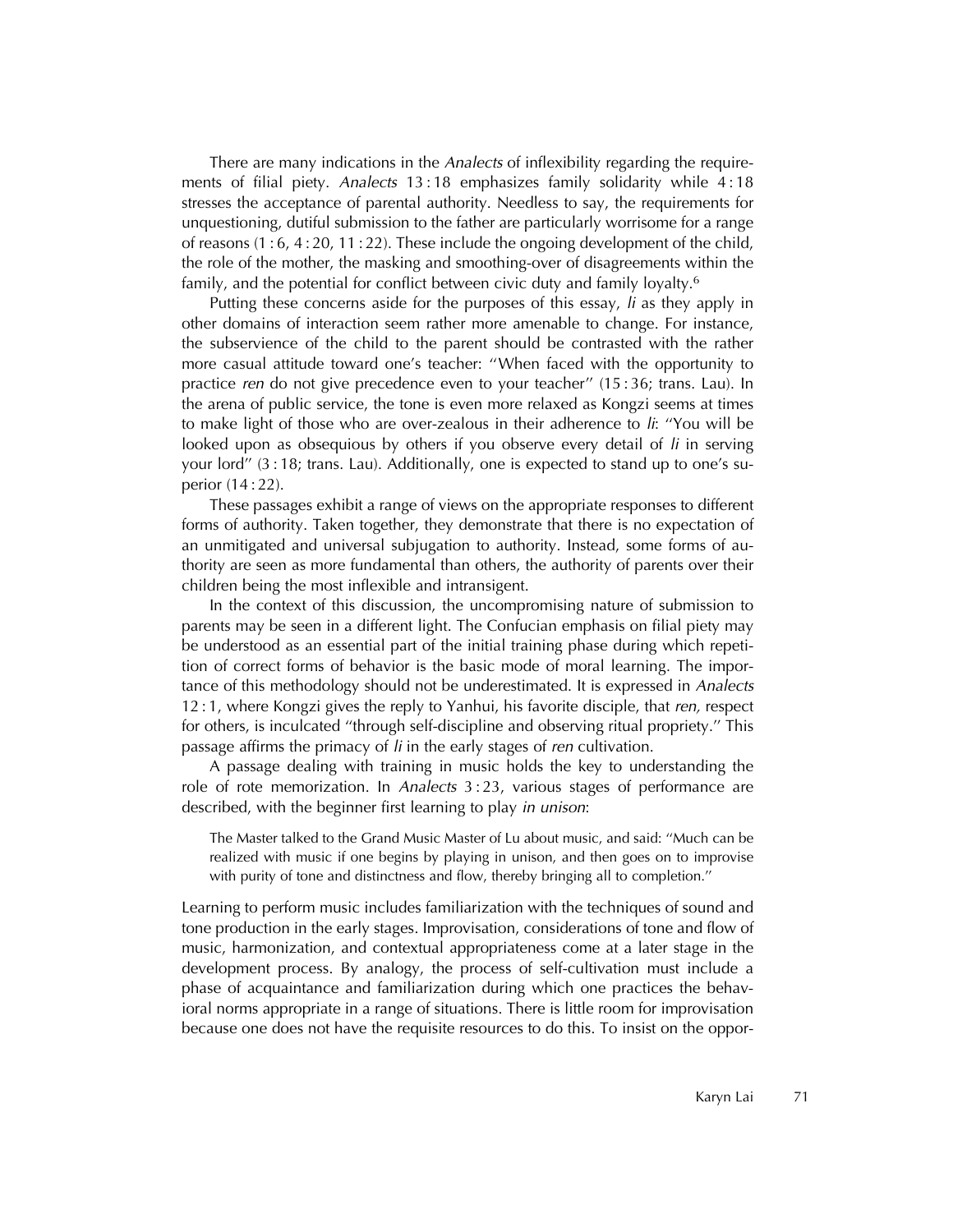tunity for critical assessment in the case of a person not capable of reflective and critical thought is a misplaced move.

For all learners, the proper understanding of the meaning and context of ritual behavior comes only after much practice. There is a sense of constancy and even endurance required at this stage of one's moral development:

> Like bone cut, like horn polished, Like jade carved, like stone ground. (Analects 1:15; trans. Lau)

The skills required for these creative activities are acquired only through continuous and rigorous practice. As with performance in music, one can only master the skill through constant practice. The technicalities of li are important and constitute the first phase of learning. Familiarity with li and continuing practice in li acts are prerequisites for the cultivation of the self. In practical terms, this means that in order for one to engage fully with others within a particular social and cultural environment, one needs first to understand the existing social, cultural, and moral norms operative within that framework. In this connection, it could be said that one of Kongzi's insights lies in the acknowledgment of the influential forces of tradition and culture in shaping behavioral and moral norms (see  $15:10$ ). The Confucian awareness of the historical, ethical, and cultural environment is expressed in the notion of li as being partly rooted in tradition. Herbert Fingarette, studying the distinctiveness of Confucian moral philosophy, points out that *li* "rest primarily on the inheritance by each age of a vast body of conventional language and practices from the preceding age."<sup>7</sup> Nevertheless, there is caution about blindly following inherited tradition. The balance between preserving tradition and effecting change is one of the major themes in the Analects. Kongzi notes in 7:28 that he selects from his learning those things that work well and then puts them into practice. This indicates that the developing person must move beyond mere absorption of existing norms. In other words, training in *li* is necessary although insufficient for moral cultivation.

#### Stage 2: The Developing Learner and Experimentation

While the Analects seems at points to be adhering rigidly to  $li(3:17$  and book 10), it does, on the other hand, present the view that Kongzi was prepared to modify the li during his time:

The Master said, "The use of a hemp cap is prescribed in the observance of ritual propriety (li). Nowadays, that a silk cap is used instead is a matter of frugality. I would follow accepted practice on this. A subject kowtowing on entering the hall is prescribed in the observance of ritual propriety  $(ii)$ . Nowadays that one kowtows only after ascending the hall is a matter of hubris. Although it goes contrary to accepted practice, I still kowtow on entering the hall."  $(9:3)$ 

The material of the cap is inconsequential to its function. Hence, Kongzi is prepared to follow popular practice. However, this passage is also quick to point out that modification of li is not to be taken lightly. Kongzi refuses to subscribe to the com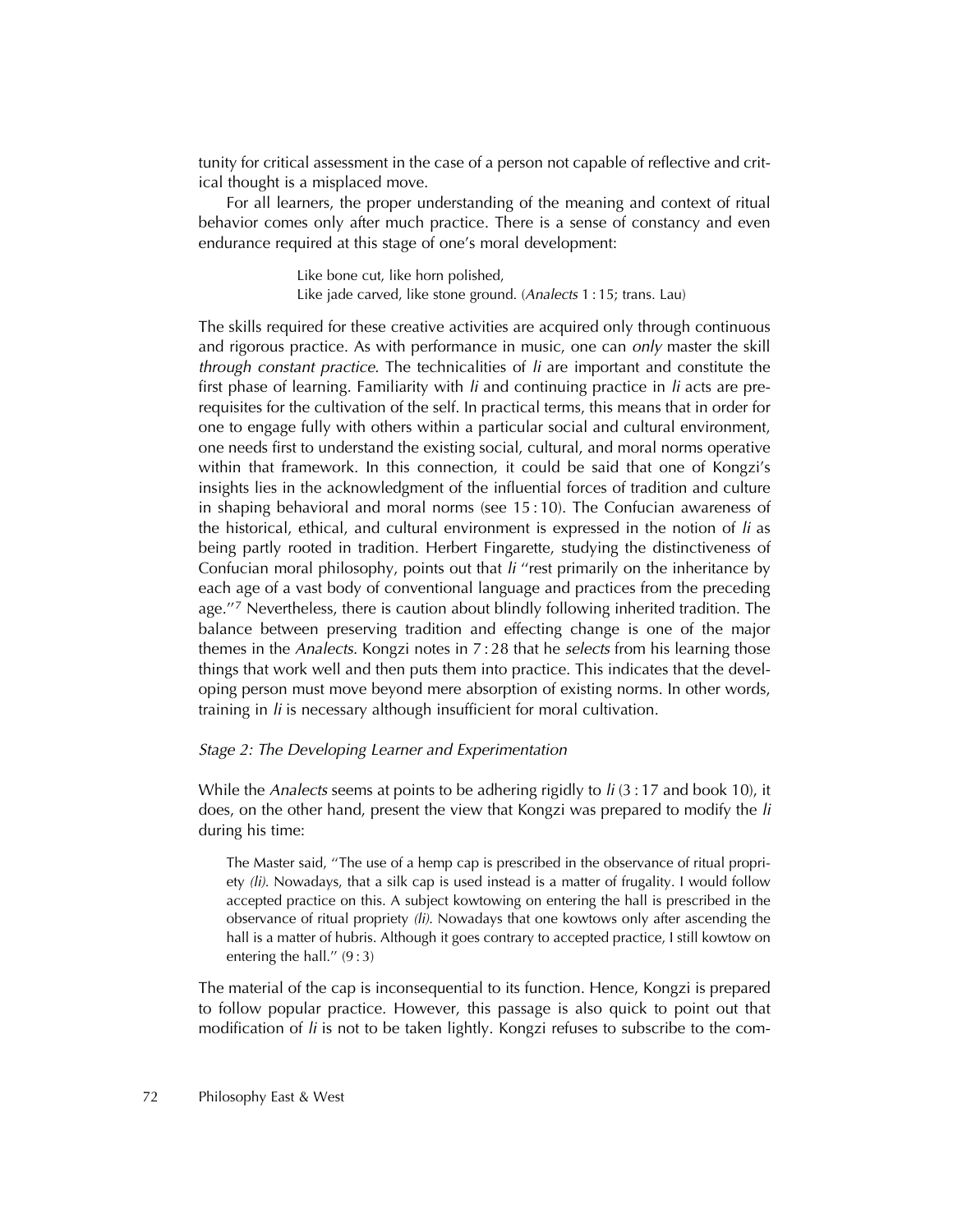mon practice of bowing after ascending the steps of the hall because it contravenes the respect underlying the ritual. This passage is significant not because of its specific detail regarding these two practices, but because it demonstrates that there are criteria for modifying ritual behavior and challenging the status quo.<sup>8</sup>

Analects 17:21 establishes the need sometimes to rethink adherence to behavioral requirements. Zaiwo, known for his laziness (5:10), inquires after Kongzi regarding the three-year mourning period for one's parents during which one is meant to withdraw from engagement in social affairs and enjoyment of luxury and comfort. Zaiwo presents the issue to Kongzi with some attempt to justify his desire to shorten his period of mourning:

Zaiwo inquired, "The three-year mourning period on the death of one's parents is already too long. If for three years exemplary persons (junzi) were to give up observing ritual propriety (li), the rites would certainly go to ruin. And if for three years they were to give up the performance of music  $(yue)$ , music would certainly collapse. The old grain has been used up, the new crop is ready for harvest, and the different woods used ceremonially as drills for making fire have gone through their full cycle—surely a year is good enough."

The Master replied, "Would you then be comfortable eating fine rice and wearing colorful brocade?"

"I would indeed," responded Zaiwo.

"If you are comfortable, then do it," said the Master. "When exemplary persons *(junzi)*" are in the mourning shed, it is because they can find no relish in fine-tasting food, no pleasure in the sound of music, and no comfort in their usual lodgings, that they do not abbreviate the mourning period to one year. Now if you are comfortable with these things, then by all means, enjoy them."

When Zaiwo had left, the Master remarked, "Zaiwo is really perverse (bu ren)! It is only after being tended by his parents for three years that an infant can finally leave their bosom. The ritual of a three-year mourning period for one's parents is practiced throughout the empire. Certainly Zaiwo received this three years of loving care from his parents!"

Kongzi's response should be viewed with great interest. It is only one of a number of possible responses. It would not have been out of place for him to insist that Zaiwo persist with the next two years as required in traditional mourning practice. Instead, he remarks that if Zaiwo feels comfortable not complying with the common practice, he should simply do as he wishes. This passage is significant in representing a flexible approach to behavioral norms and in reflecting a commitment to the priority of the appropriate emotions underlying ritual behavior. Kongzi sums up these issues in his key question: would Zaiwo be *comfortable* in the following two years not practicing mourning behavior? Clearly, one who is still grieving would not be at ease.

Reflecting on one's actions and behaviors, the rationale for them, and their possible motivational sources, is a rigorous and challenging activity. Kongzi himself was a keen observer of human behavior, often reflecting on his own and others' actions and their motives  $(2:10)$ . The purpose of this exercise was to learn:

The Master said, "When you meet persons of exceptional character think to stand shoulder to shoulder with them; meeting persons of little character, look inward and examine yourself."  $(4:17)$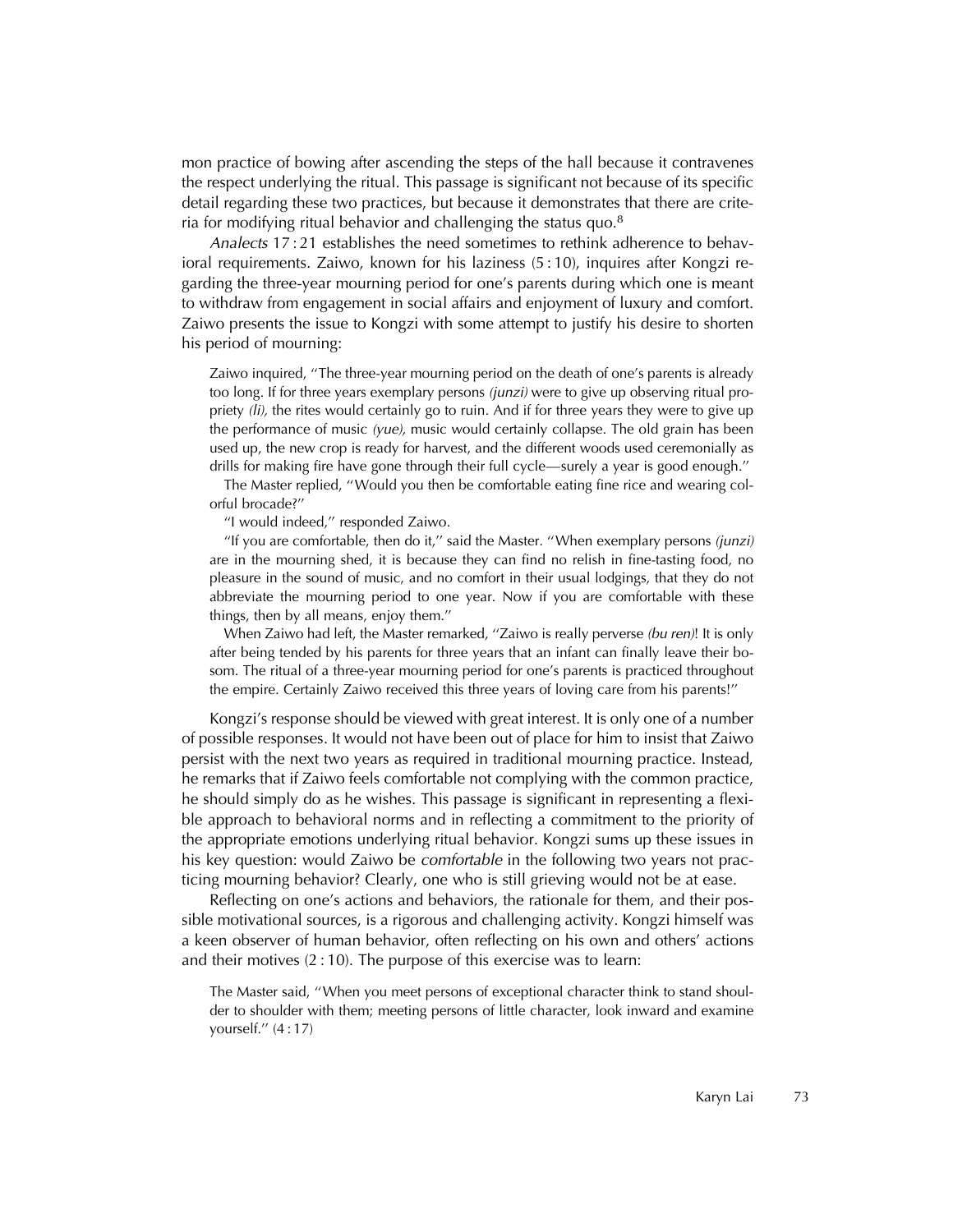This statement helps to distinguish this phase of the moral cultivation process from the previous one where the primary activity is to absorb or replicate with little inquiry or reflection. This second stage is perhaps best characterized by the following statement by Kongzi:

Learning without due reflection leads to perplexity; reflection without learning leads to perilous circumstances. (2:15)

Learning (xue) without due reflection (si) is inadequate for personal advancement. It is futile (wang), and the final result is perplexity. It is necessary for the learner to reflect on her experiences and to work through the factors and priorities that come together in each situation. Such reflection is the defining characteristic of this second stage. Analects 7:8 expresses the necessity of independent inquiry and exploration after the first phase of learning:

The Master said, "... When I have pointed out one corner of a square to anyone and he does not come back with the other three, I will not point it out to him a second time." (trans. D. C. Lau)

The student is to come back with three of four corners. Reflection is a subsequent stage in the process of self-cultivation. It requires some independence from the received or taught view. Kongzi expected his disciples, especially his most capable disciple, Yanhui, not merely to accept his views without challenging them:

I can speak with Yan Hui for an entire day without his raising an objection, as though he were slow. But when he has withdrawn and I examine what he says and does on his own, it illustrates perfectly what I have been saying. Indeed, there is nothing slow about Yan Hui! $(2:9)$ 

Kongzi expects reflective comments from his students rather than vacuous affirmation and acquiescence. It is interesting that he would consider a student without independent views "slow" (yu). However, Kongzi alters his earlier conclusions about Yanhui when he observes that Yanhui's agreement with him is not based on selfeffacing lip service. Yanhui has considered and thoughtfully put into practice the content of their discussions.

It is critical that the interdependent roles of learning and reflection be placed in perspective. Learning without due reflection is futile, while reflective theorizing without concrete content may lead to the formulation of inaccurate and unrealistic theories: hence, it is "perilous." This phase of moral cultivation involves intensive experimentation because one needs to reflect on and extract the reasons or principles for specific decisions and responses. There are many examples in the Analects of the spontaneity, imaginativeness, and mastery required in the practice of  $\hat{I}$  (6:13,  $13:5, 2:4, 7:36-37, 8:1, 8:2, 13:26, 15:21$ ). Diligence is required in putting one's ideas into practice. The tone of  $1:1$  provides some insight into the passion and commitment of Kongzi:

Is it not a pleasure, having learned something, to try it out at due intervals? (trans. D. C.  $Lau)$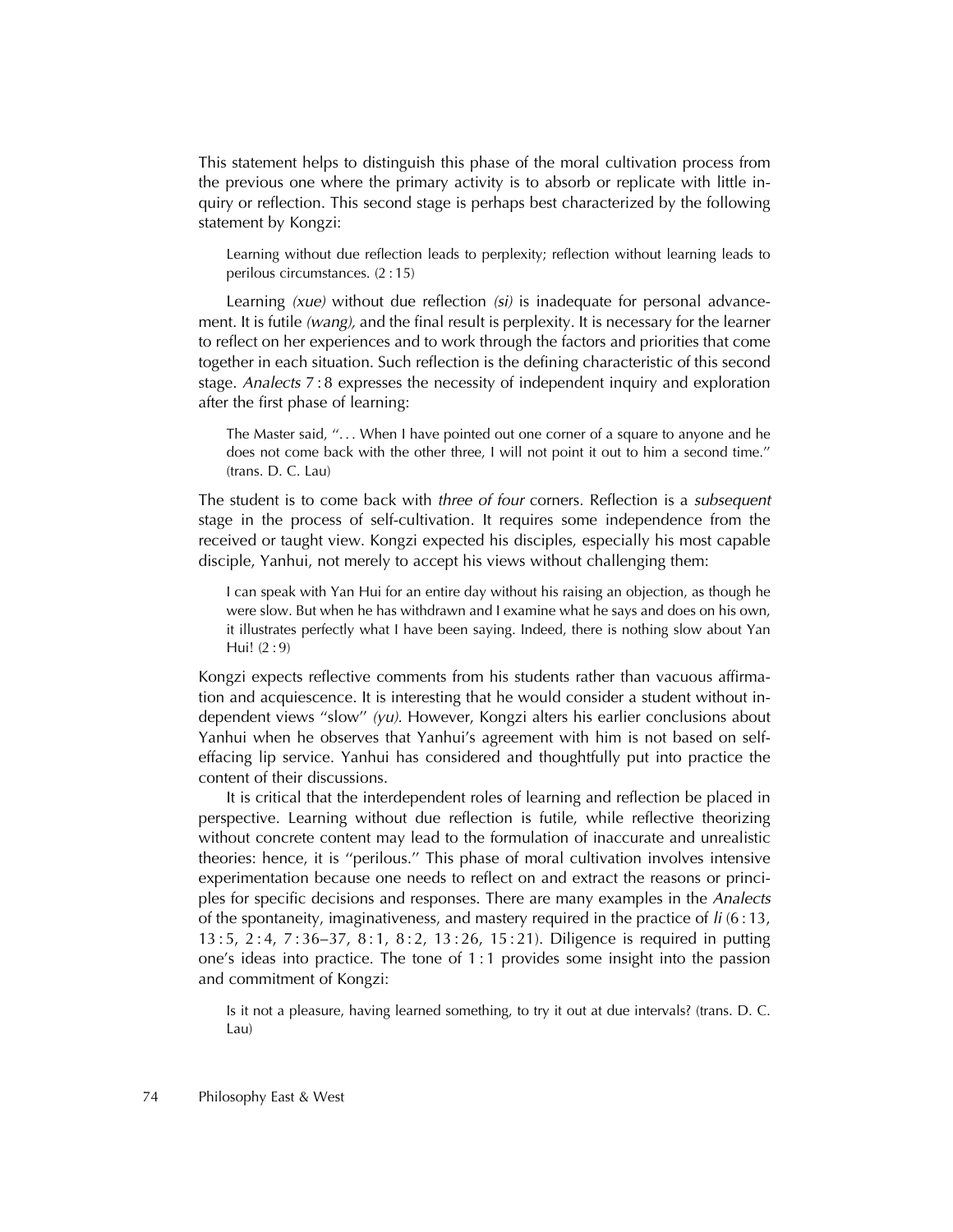In addition, his frequent engagement with his disciples and other interlocutors reflects the encouragement of a style of open-ended inquiry (see, e.g., 9:3, 15:16,  $11:22, 11:26, 14:32, 17:21$ :

Zixia said, "Learn broadly yet be focused in your purposes; inquire with urgency yet reflect closely on the question at hand—authoritative conduct (ren) lies simply in this."  $(19:6)$ 

As suggested previously, to be able to reflect well requires some detachment from popular opinion and practice. In 7:33 Kongzi emphasizes critical differences between acculturation (wen)—a primarily uncritical process—and cultivation. Roger Ames and Henry Rosemont provide an animated translation of this passage:

The Master said, "In the niceties of culture (wen), I am perhaps like other people. But as far as personally succeeding in living the life of the junzi, I have accomplished little."

Cultivation of the self requires more than mere acceptance of the norms that operate within one's ethical and social setting and the ability to operate therein. Hence, the good villager, "who, though he acted as if he were following the Confucian norms, was actually only following convention without consciously engaging in moral practice at all,"<sup>9</sup> is despised as being a "thief of virtue"  $(17:13)$ . Mengzi's comments on the "village worthy" are particularly perspicacious:

"If you want to condemn the village worthy," said Mencius, "you have nothing on him; if you want to criticize him, there is nothing to criticize. He chimes in with the practices of the day and blends in with the common world. Where he lives he seems to be conscientious and to live up to his word, and in what he does, he seems to have integrity. His community all like him, and he even sees himself as being right. Yet one cannot walk the way of Yao or Shun with such a person. This is why the Master says that he claims excellence under false pretenses."<sup>10</sup>

The Master's comments in *Analects* 13:24 also distinguish between the popularity of a person on the one hand and his character and commitments on the other:

Tzu-kung asked, "'All in the village like him.' What do you think of that?"

The Master said, "That is not enough."

"'All in the village dislike him.' What do you think of that?"

The Master said, "That is not enough either. 'Those in his village who are good like him and those who are bad dislike him.' That would be better." (trans. Lau)

The junzi, the paradigmatic man, is a figure that stands in contrast to the village worthy. The junzi is independent of the expectations and norms dictated by popular culture. While he relies on his own judgment, the small man by contrast seeks to be affirmed by others; in this way the latter lacks confidence and is reliant on external support  $(15:21)$ ; see also 15:22). The *junzi* is an independent assessor of required and right action in particular situations. Only a mature, paradigmatic person is able to exercise these skills.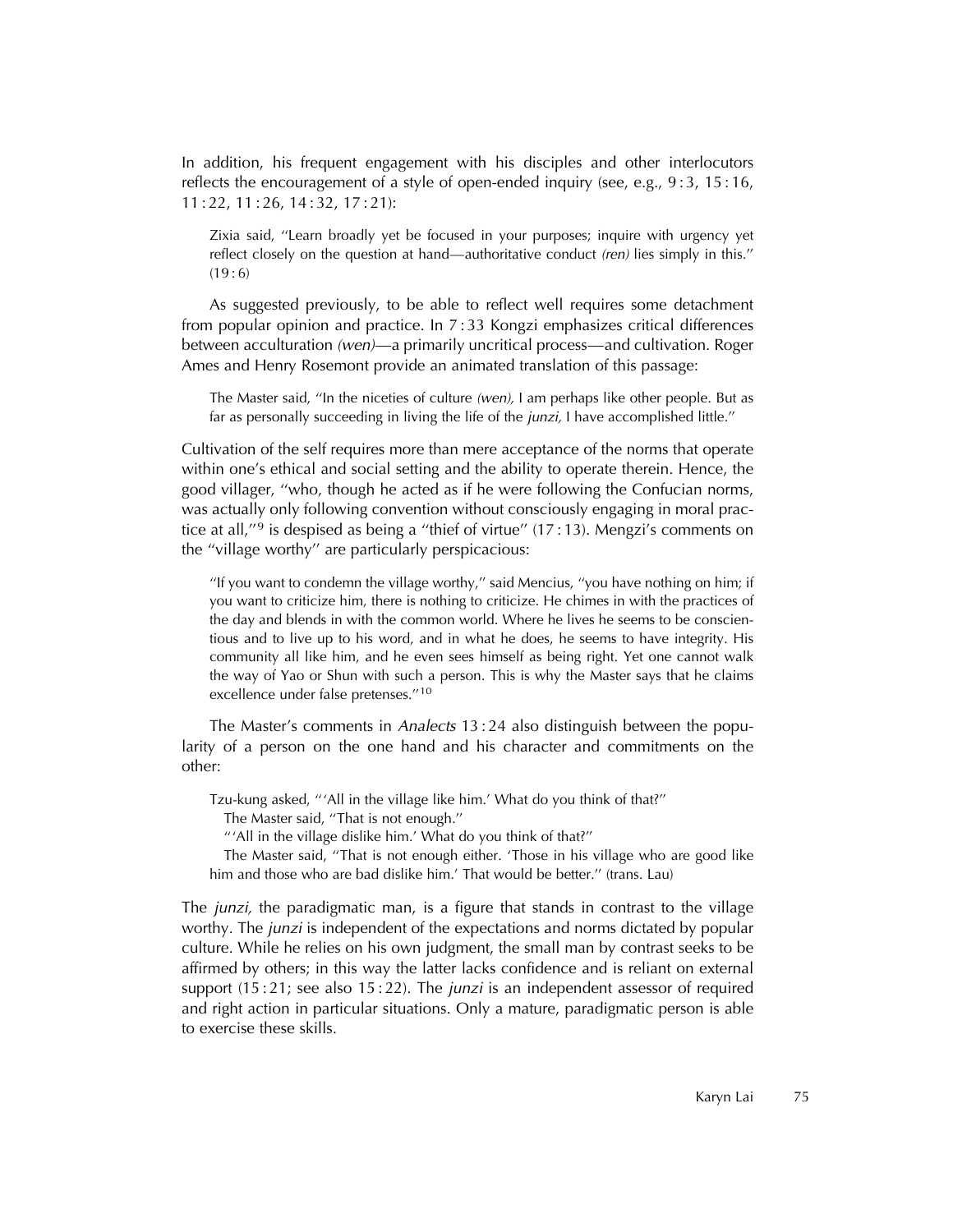#### Stage 3: The Paradigmatic Person

The paradigmatic person is conscious of and sensitive to the morally salient features of different situations. While these skills and predispositions are not easily defined, it may be said that they include the ability to unravel and analyze the complex and interwoven features of particular situations and to identify those with greater moral weight  $(9:30)$ .

In exercising these skills, the focus of the paradigmatic person shifts from considerations of normativity. He does not view the behavioral requirements embodied in li as constraints on his behavior. Li are no longer cumbersome and restrictive. But they are indispensable because they create the conditions for appropriate expressions of the self  $(2:8, 3:3, 3:12, 3:26, 17:17, 17:21, 19:14)$ . They facilitate the expression of attitudes, intention, and emotion within the boundaries of meaningful action. The lines of analogy between the expression of the self in and through li on the one hand and musical performance on the other are skillfully captured by Herbert Fingarette:

Acts that are *li* are subtle and intelligent acts exhibiting more or less sensitivity to context, more or less integrity in performance. We distinguish sensitive and intelligent musical performances from dull and unperceptive ones; and we detect in the performance confidence and integrity, or perhaps hesitation, conflict, "faking," "sentimentalizing." We detect all this *in* the performance; we do not have to look into the psyche or personality of the performer. It is all "there," public.<sup>11</sup>

Fingarette's articulation of the logistics of a performance transcends a dichotomy between the "personal" and the "public" in a musical performance. This understanding of a performance is important in thinking about *li* performances as *expres*sions of the cultivated self. Here, I suggest that we take the analogy between li performance and musical performance further:

A performance is an event through which the musician expresses and reveals herself. She demonstrates not only her technical capabilities with regard to the musical instrument, but also, and more importantly, she expresses the depth of her feelings and knowledge about the musical work. It is not through technical excellence alone, but through her expression of self in her technical excellence, that she engages with her audience. Indeed, it could not be further from the truth to suggest that there are two distinct parts to a musical performance, the outward show and some other inscrutable, mystical "inner" feelings of the performer. The performance is the expression of the performing self, and conversely, the accomplished musician can only express herself through performance.<sup>12</sup>

A person's commitments cannot be realized or manifest except in action. However, it is not correct to say that there is a person or character beneath or underlying her actions. In Confucian thought, actions are expressions of one's personhood (Analects  $2:10$ ). In a deep way, the actions are the person, and perhaps even more central to the self than one's verbal commitments (see  $4:22$ ,  $4:24$ ,  $5:10$ ). It is not a coincidence that the idea of sincerity or trustworthiness (xin)—the coherence of one's words and actions-is a key concept in Confucian thought.<sup>13</sup>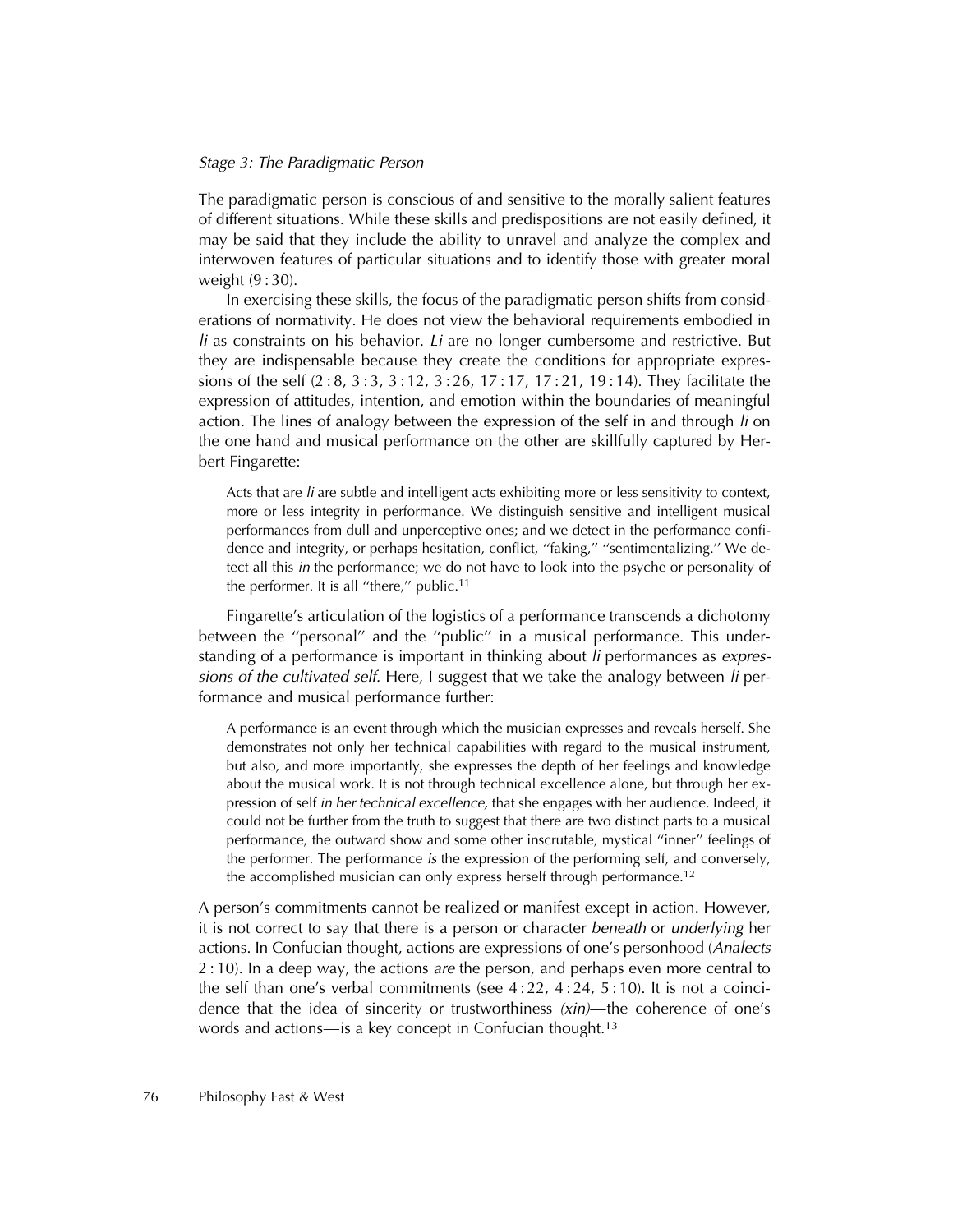While the paradigmatic person is no longer restricted by the dictates of existing li, he nevertheless abides by them where appropriate. The fluidity and overlap in the different functions of li in moral cultivation is brilliantly captured by an analogy Philip Ivanhoe sets up between li and juggling:

The li are both the best means for developing virtue and the best way in which to display the perfected virtue. In this regard, they are not unlike juggling which is both an excellent way to develop dexterity and an excellent way to display it.<sup>14</sup>

The received *li* engender and support an environment of shared expectations within which the expressions of individuals are properly understood. Within this ethical and social context the paradigmatic individual expresses herself in creative and novel ways. In some cases, the paradigmatic individual will insist on the revision of certain normative requirements if these are unnecessarily restrictive or if there are more weighty concerns.

The difficult question here is how such decisions are made and by whom and what the relevant criteria are. The concept of  $yi$  (ethical appropriateness) provides some relevant insight regarding the deliberative process in particular situations. Yi is a concept that embodies significant flexibility:

The Master said, "Exemplary persons (junzi) in making their way in the world are neither bent on nor against anything; rather, they go with what is appropriate  $(yi)$ ." (Analects  $4:10$ 

Regarding the concept of  $yi$ , the commitment is not to abstract universals but rather to the open nature of ethical deliberation. Much of Confucian moral deliberation focuses on the concrete practical details of particular situations. The evaluation of appropriate action and behavior involves sensitivity in assessing different situations. Kongzi is not a normative ethicist. In the many instances of his deliberations in the Analects, he draws together the significant strands of each situation and attempts to work toward an ideal balancing and coherence of significant factors.<sup>15</sup>

A noteworthy understanding of yi as part of a discourse suggesting the process orientation of Confucian thought is expressed by Hall and Ames:

The primary reference of yi is to the organic process comprised by the harmony of action and circumstance.... The sort of world required by our analysis of yi, however, cannot be characterized primarily by the sort of harmony achieved by the imposition of antecedently existing patterns on events, for yi acts involve the deriving or bestowing of meaning in such a way as to realize novel patterns uniquely suited to each concrete circumstance.<sup>16</sup>

Hall and Ames reject interpretations of yi as ethical standard or principle.<sup>17</sup> Their rationale rests on a strong conviction that yi, construed as either norm or principle, would be external to and hence imposed on individual persons. Their understanding of yi is contrasted with one of yi as a predetermined transcendent standard, superimposed on ethical deliberations or situations.

A deeper understanding of the scope of  $yi$  in ethical deliberation must be situated within other relevant passages in the Analects that provide a broader philosoph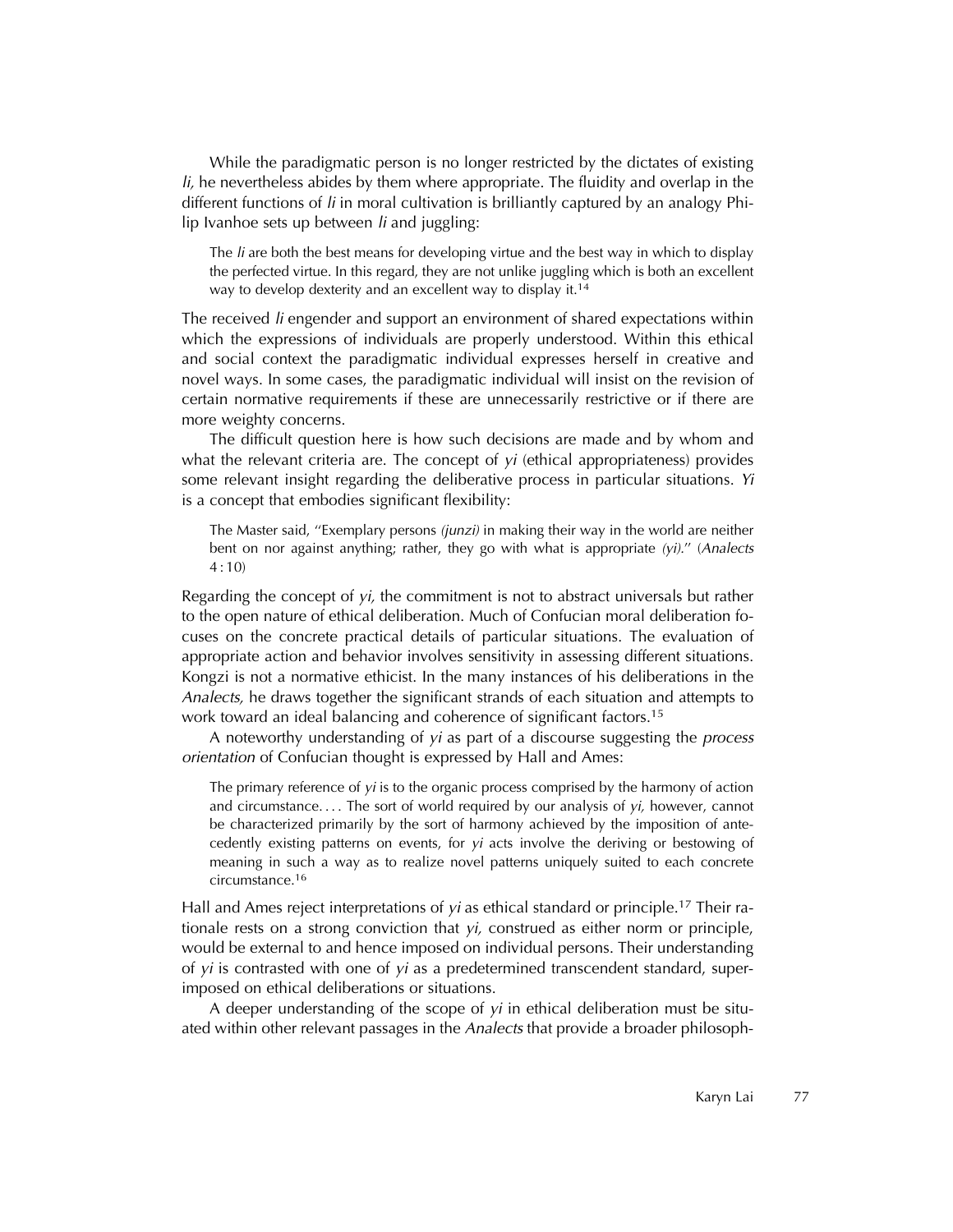ical context for the concept. That yi does not allow one simply to make the most of each situation is clear: it does not allow selfish profit (Analects 4:16, 14:12, 19:1); wealth and position gained through inappropriate means is considered not-yi (buyi). It is also significant that  $yi$  is often closely aligned with the norms of propriety ( $li$ ), sincerity (xin), and conscientiousness (zhong)  $(1:13, 12:10, 13:4)$ . The commitment of the paradigmatic person to yi is realized in the adept and sensitive consideration of significant factors.<sup>18</sup>

Does the *Analects* recommend any value commitments or ultimate concern? Passages such as 16:10 provide some idea of the sorts of commitments Confucians might have:

Confucius said, "Exemplary persons (junzi) always keep nine things in mind: in looking they think about clarity, in hearing they think about acuity, in countenance they think about cordiality, in bearing and attitude they think about deference, in speaking they think about doing their utmost (zhong), in conducting affairs they think about due respect, in entertaining doubts they think about the proper questions to ask, in anger they think about regret, in sight of gain they think about appropriate conduct (yi)."

One who is committed to a set of values is of course appropriately mindful of them. Most revealingly, mindfulness is expressed in how a person approaches situations. The term denoting mindfulness, si, is the same as the term for reflection. It is a concept associated with the mind-heart  $(xin)$ , <sup>19</sup> and it stands to reason that a capacity for reflection is closely linked with one's mindfulness of particular commitments.

The exercise and realization of yi involve weighing one's commitments to work forward an optimum outcome. The paradigmatic person is committed to  $yi$  in that she judges each situation according to its circumstantial and significant factors. Hence, in conducting affairs, she is mindful of due respect, in her bearing and attitude she is mindful of deference, and so on. Such moral sensitivity is, of course, ultimately reliant on the attitudes and commitment of individuals  $(19:6)$ .

But in Confucian philosophy we can also say that a commitment to ren humanity in general and specific relationships in particular—should underlie and inform all deliberations.<sup>20</sup> In other words, *ren* is the ultimate commitment that provides the ethical content for the paradigmatic person's deliberations.

It might be pointed out that the Analects does not provide an exhaustive list of ren manifestations in its sketchy passages. We may choose to regret this situation or we may instead view this lack more optimistically: that there is no list of clearly specified and prescriptive ultimate commitments allows for a more accommodating and dynamic picture of human achievement. This flexibility is also important in establishing the contemporary significance of Confucian philosophy.

Instead of a list of prescriptive norms or principles, we are provided with details of the paradigmatic person's attitude and demeanor. The profundity of the Confucian picture of ethical deliberation lies in a particular cultivated ease due in part to the confidence of the paradigmatic person. The confidence in turn comes about as a result of his tested ability to deliberate and act succesfully in a range of contexts. The small person, by contrast, is ill at ease: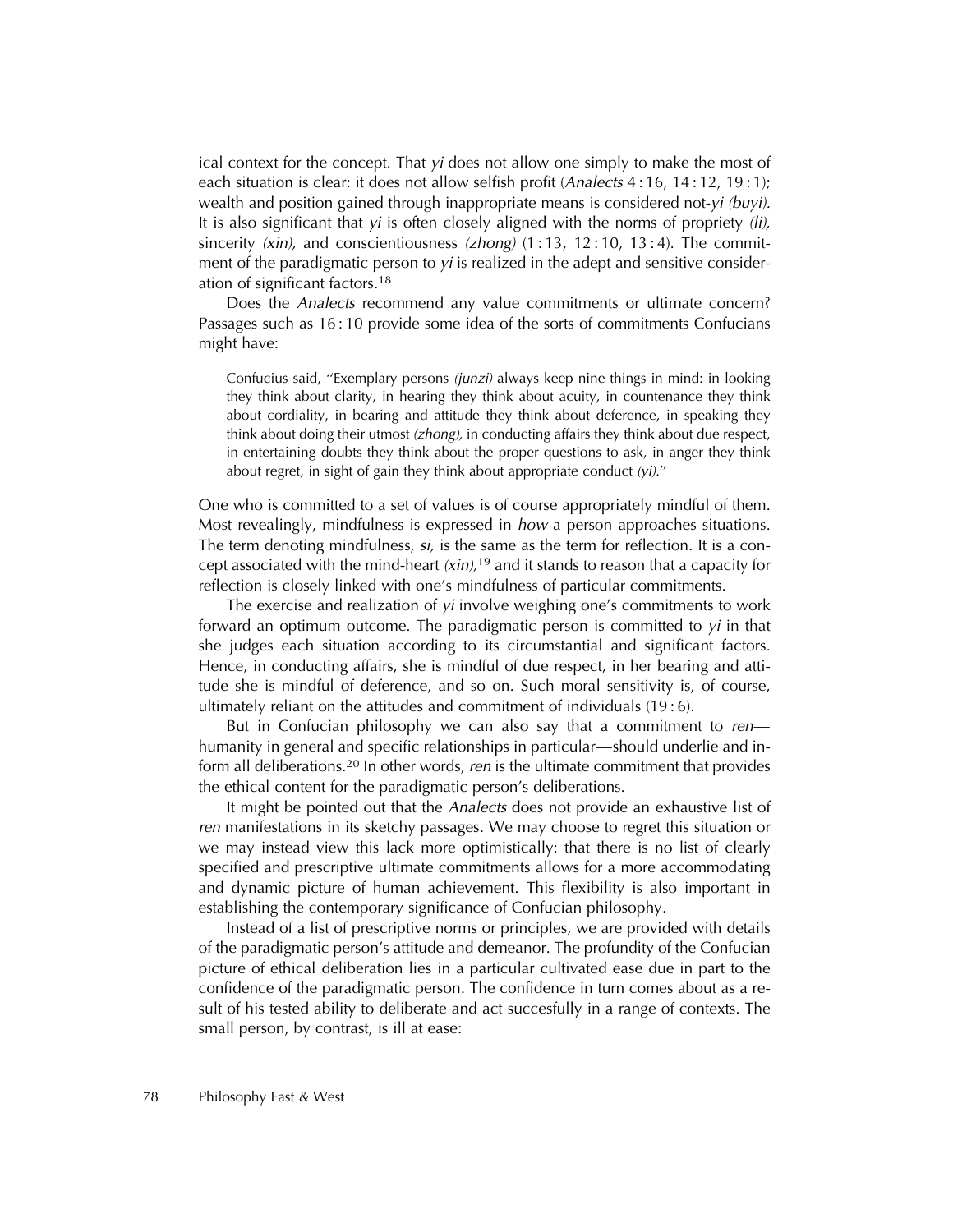The Master said, "The gentleman [junzi] is easy of mind, while the small man is always full of anxiety."  $(7:37;$  trans. Lau)

In a terse and vivid manner, this passage captures an enviable equanimity in the junzi's approach to affairs. This is contrasted with an attitude of dis-ease and anxiety in the small man. One who is unfamiliar with existing norms or unsure of the legitimacy of his own commitments will have cause to be anxious. The paradigmatic person has had extensive experience in a wide variety of situations and in responding to different people. Through his vast experience, he is confident of his cultivated skills in deliberation and hence is not anxious about new situations. He is sure of his own judgments and does not seek mere approval from others  $(13:23-25)$ .

The paradigmatic man is an exemplar, both in his li performances and in the transmission of his attitude and deliberative skills. Antonio Cua describes the selfcultivation of the junzi as embodying these two aspects:

[The junzi has] an indispensable, educational role, not only in providing models for competence in li or rule-following, but also in inculcating jen-attitude or ethical concern and reasonableness in rule-application.<sup>21</sup>

At this phase, the mature moral person has moved beyond the period of experimentation. For him, *li* provide a channel for the expression of human emotion that is both aesthetically pleasing (Analects  $8:2$ ) and ethically influential ( $8:9$ ). Bearing sensitivity and commitment to certain ideals and principles, his actions and behaviors serve as exemplars of appropriate action.

He functions effectively and in doing so does not simply benefit himself. The hallmark of the mature person is in the benefit he brings to others and society. The highest accolades—reaching beyond the achievements of the revered sage kings Yao and Shun—go to one who is "broadly generous with the people and is able to help the multitude" (6:30). In Kongzi's case, his individual followers are enriched by interacting and deliberating with him. The constant study and assessment of existing norms and values by paradigmatic persons will benefit society. As a result, the continuing tradition continues to evolve, and is improved, in and through the changes brought about by these discerning individuals. Their work contributes to the realization of ren in human society.

#### Conclusion

Early Confucian thought espoused in the Analects of Kongzi is not averse to change and development. On the contrary, it *promotes* a continual and conscientious engagement with existing norms, by paradigmatic persons.

Some readers of the Analects who object to its staid, archaic norms may have asked the wrong questions of it. If one expects from the Analects a set of prescriptive norms—and reads its passages with those expectations—the general picture will be unsatisfactory because the prescriptions contained therein will appear patchy and unfocused and often inconsistent (see for instance  $5:8$ ,  $11:22$ ).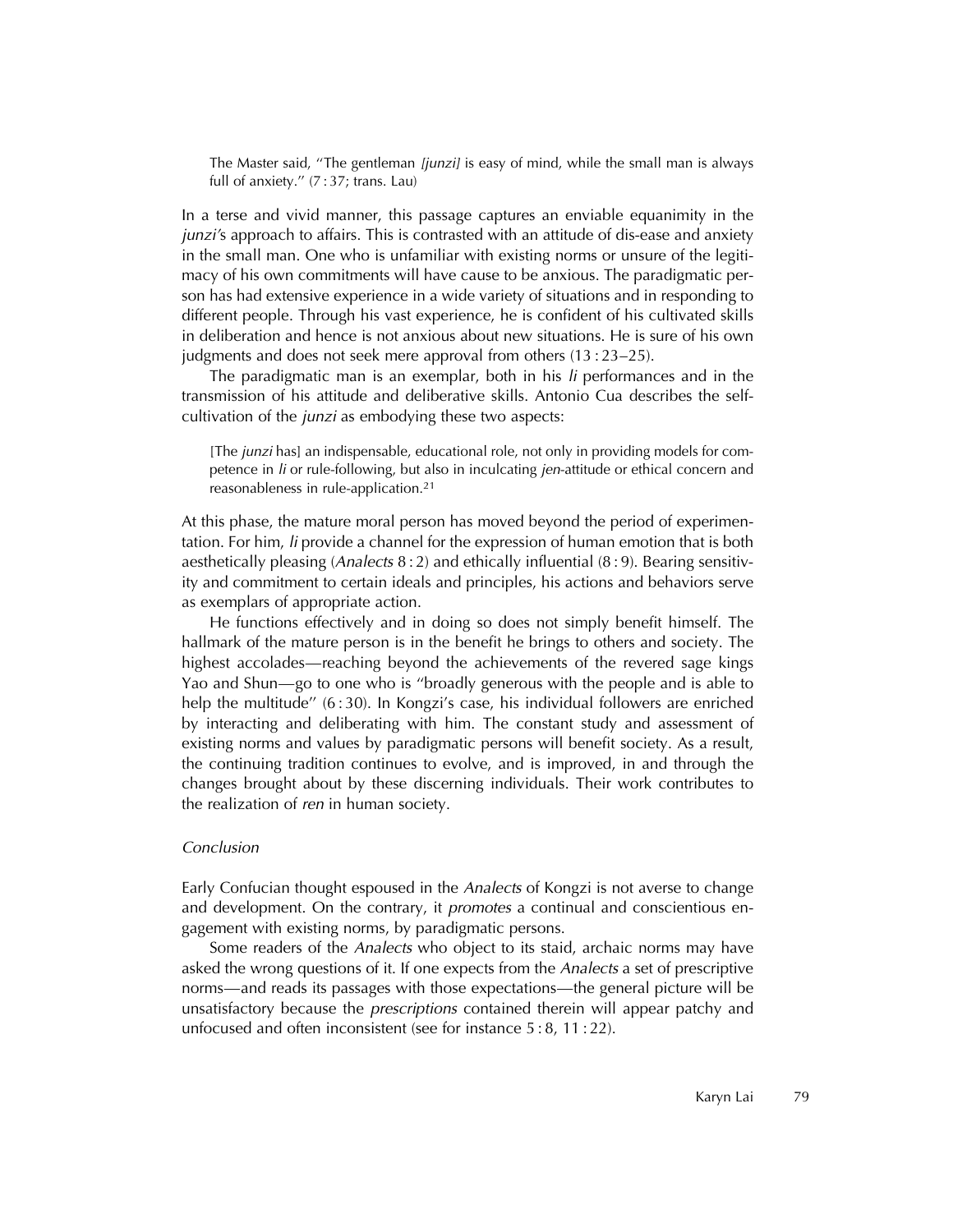One of the aims of this essay is to demonstrate that the Confucian Analects is much more mature in its thoughts on ethical deliberation than is commonly believed. According to the account described here, the Analects deals with meta-ethical issues relating to the processes and skills required in ethical deliberation. It is mature because it transcends a deontological or rule-based morality. It does not provide answers to readers regarding exactly how one is to act but rather engages them in thinking about the lessons that may be drawn from the conversations. The openended nature of cultivation and inquiry within the Confucian tradition prompts a reading of the Analects as a manual of moral development.

Its concepts, such as *ren* (concern for humanity), *li* (norms of appropriate behavior), zhong (conscientiousness), shu (mutuality), dao (path or ultimate commitment), and zhi (wisdom) may be characterized as cluster concepts, each embodying a wide variety of manifestations in concrete situations. To define a cluster concept would result in a false and inappropriate circumscription of its meaning. Readers acquire an understanding of the concepts from extracting ideals, principles, or a commitment from the deliberations in the passages. In coming to understand the concepts in the Analects, one becomes familiar with their scope and contexts of application, of when certain actions are appropriate, or even when existing *li* must be challenged. Reflection on these issues, as they are experienced in the lived context, contributes to the cultivation of ethical sensitivity. For instance, many readers react adversely to the suggestion of Kongzi in Analects 13:18 that the son and father should cover up each other's misdeeds: "Confucius is teaching us to tell a lie!" they say. However, further reflection requires the reader to be ethically sensitive in placing him or herself in that same situation and to ask what the most fitting decision might be. Kongzi's remark should not be endorsed without further careful thought. But some might be honest enough to admit that in their experience they may on occasion have had good reasons to cover up for a family member, a friend, or a colleague.

The view developed here recognizes the different kinds of ethical competence and their correlative applications within each phase of moral cultivation. Yet, the underlying continuity through these stages is a developing, morally sensitive self. The process of moral development is dynamic, continuing, and cumulative, with the learner at each stage developing and building on skills and resources acquired in the previous stage. Gradually, along the developmental path, *li* cease to act as constraints to behavior and instead facilitate expressions of an aesthetically and ethically refined self. Ivanhoe, a Confucian scholar, captures the deeper spirit of Confucian moral cultivation. He argues that Kongzi "did not just want people to act in a certain way, he wanted them to *act out of* certain dispositions. He wanted people to care for, not just take care of, their parents, to develop the virtue of filial piety, not just to act filially."22

The suggestions in this essay have important implications for contemporary moral philosophy. There are philosophical resources within early Confucian thought that actively encourage critical thinking as part of moral development. This essay sees the Analects as part of a living and ongoing tradition. Within this philosophical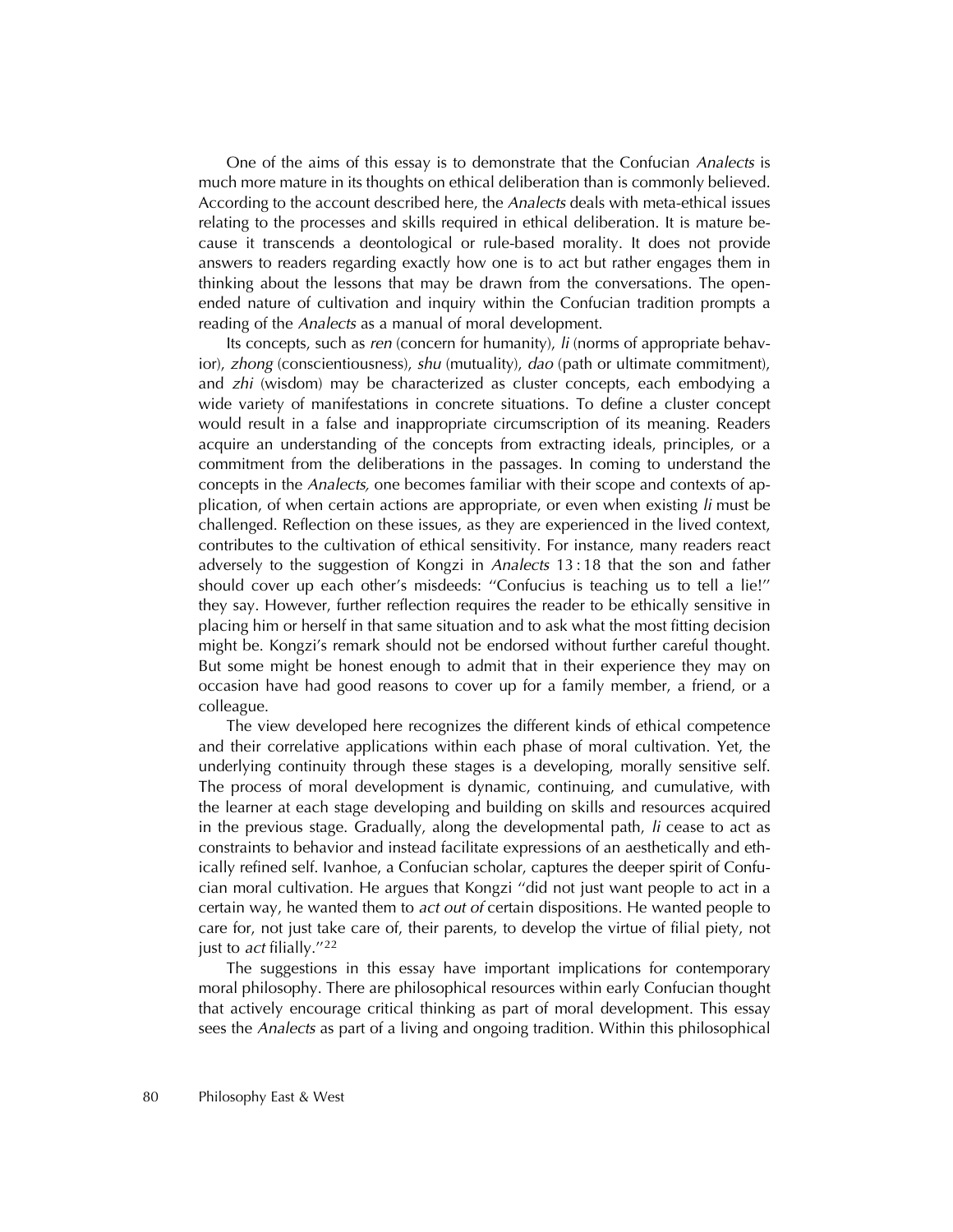environment, morality is understood as a living phenomenon, with moral progress being initiated by critically self-aware and ethically sensitive persons.

#### **Notes**

- 1 Many contemporary scholars of Confucian thought who seek to defend Confucian teachings interpret li in the light of ren (human-heartedness) in order to move away from a focus on the rigidity of external compliance to a more flexible, morally sensitive approach. In many accounts of this type, the concept of li has been explained as interdependent with, yet in contradistinction to, ren. The connection between ren and li has been represented according to a variety of schema, including internal/external (Antonio Cua, Dimensions of Moral Creativity: Paradigms, Principles and Ideals [University Park and London: Pennsylvania State University Press, 1978], p. 55), personal morality / social relations (Tu Wei-ming, "The Creative Tension between Jen and Li," in Confucian Thought: Selfhood as Creative Transformation [Albany, NY: State University of New York Press, 1985], pp. 6–7), universalistic/particularistic (ibid., p. 11), and spirit/rules ("letter") (Antonio Cua, "The Conceptual Framework of Confucian Ethical Thought, Journal of Chinese Philosophy 23 [1996]: 165). (See also Kwong-loi Shun, "Ren and Li in the Analects," Philosophy East and West 43  $(3)$  [1993]: 457-479.)
- 2 The *Xunzi*, which emphasizes the importance of  $\hat{I}$  in constraining behavior, discusses in detail the functions of li in chapter 19, "A Discussion of Rites"; see Hsün Tzu: Basic Writings, trans. Burton Watson (New York: Columbia University Press, 1963), pp. 89-111.
- 3 Roger Ames and Henry Rosemont, Jr., The Analects of Confucius: A Philosophical Translation (New York: Ballantine Books, 1998). This translation is used throughout this essay, unless otherwise noted.
- 4 Cua, "The Conceptual Framework of Confucian Ethical Thought," p. 165.
- 5 Refer to D. C. Lau's comments on Fan Chi in Lau's translation, Confucius: The Analects (Harmondsworth, UK: Penguin Books, 1979), p. 200.
- 6 These concerns are not insignificant although they do ultimately rest on what is taken to be the scope of filial piety. If filial piety is understood to apply only to a particular time period when the children are young, there is little to worry about. However, the problem is acute if filial piety is taken to extend over the course of a person's life. There are indications in the Analects  $(4:20)$  that adult children are expected to comply with the dictates of filial piety.
- 7 Herbert Fingarette, Confucius: The Secular as Sacred (New York: Harper and Row, 1972), p. 69. See also Benjamin Schwartz's discussion of the significance of tradition in Confucian thought, in his The World of Thought in Ancient China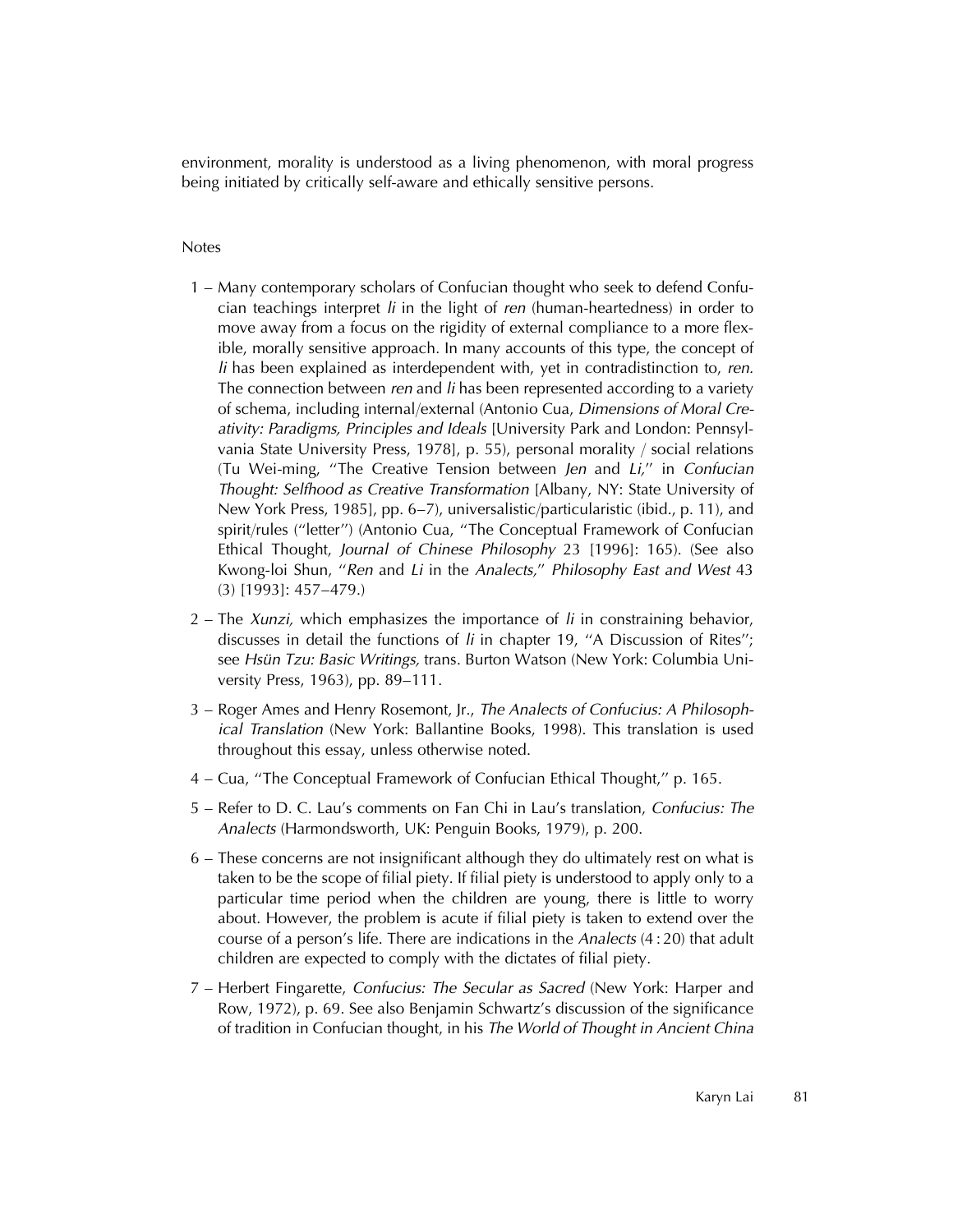(Cambridge, MA: Harvard University Press, 1985), chap. 3, "Confucius: The Vision of the Analects."

- 8 There are a number of principles for action, including those for ethical action, scattered through the Analects. In this passage, it seems that economy is the criterion for the choice between hemp and silk in the first case, while in the second, respect and its expression appear to be central considerations. Analects 16:10 lists a broad range of principles for action; these will be discussed in greater detail in the next section.
- 9 Tu Wei-ming, "The Creative Tension between Jen and Li," p. 37.
- 10 From Mencius 7B:37, as translated by Ames and Rosemont (Analects of Confucius: A Philosophical Translation, p. 238 n. 8). Ames and Rosemont also present a relevant analysis of the passage:

Such a village worthy is overdetermined in the sense of form and regularity so that he is plausible to those who would look to him as a model, yet the creative element necessary for his personalization and renewal of the exemplary role is absent. He has no blood. He is a hypocrite because he has nothing of quality to contribute on his own. Confucius is given the last word in this passage, summing up his concerns about the corrosive influence such a "model" can have on the quality of the culture. (p. 266 n. 297)

- 11 Fingarette, Confucius: The Secular as Sacred, p. 53.
- 12 Karyn Lai, "Confucian Moral Cultivation: Some Parallels with Musical Training," in Kim-chong Chong, Sor-hoon Tan, and C. L. Ten, eds., The Moral Circle and the Self (Chicago: Open Court, 2003), p. 122.
- 13 Among other passages, book 1 of the Analects (1:4 to 1:8) discusses xin as an essential quality of cultivated personhood. Ames and Rosemont propose a most fitting translation of xin: "[to] make good on [one's] word"; see their Analects of Confucius: A Philosophical Translation, pp. 72–73.
- 14 Philip Ivanhoe, "Thinking and Learning in Early Confucianism," Journal of Chinese Philosophy 17 (1990): 490 n. 21.
- 15 This methodology associated with yi may be Kongzi's "one-thread" (yiguan), an elusive and enigmatic reference to the core of his philosophy. In Analects 15:3 Kongzi remarks, "I have a single thread binding it all together" (Lau, Confucius: The Analects, p. 132). I discuss the concept of yi in greater detail in Lai, "Confucian Moral Cultivation."
- 16 David Hall and Roger Ames, "Getting It Right: On Saving Confucius from the Confucians," Philosophy East and West 34 (1) (1984): 16-18.
- 17 Here, they give specific mention to Chung-ying Cheng's definition of  $yi$  in Cheng's article "On Yi as a Universal Principle of Specific Application in Confucian Morality," Philosophy East and West 22 (3) (1972): 269-280. It is not clear, though, that Cheng in this article subscribes to the notion of principle